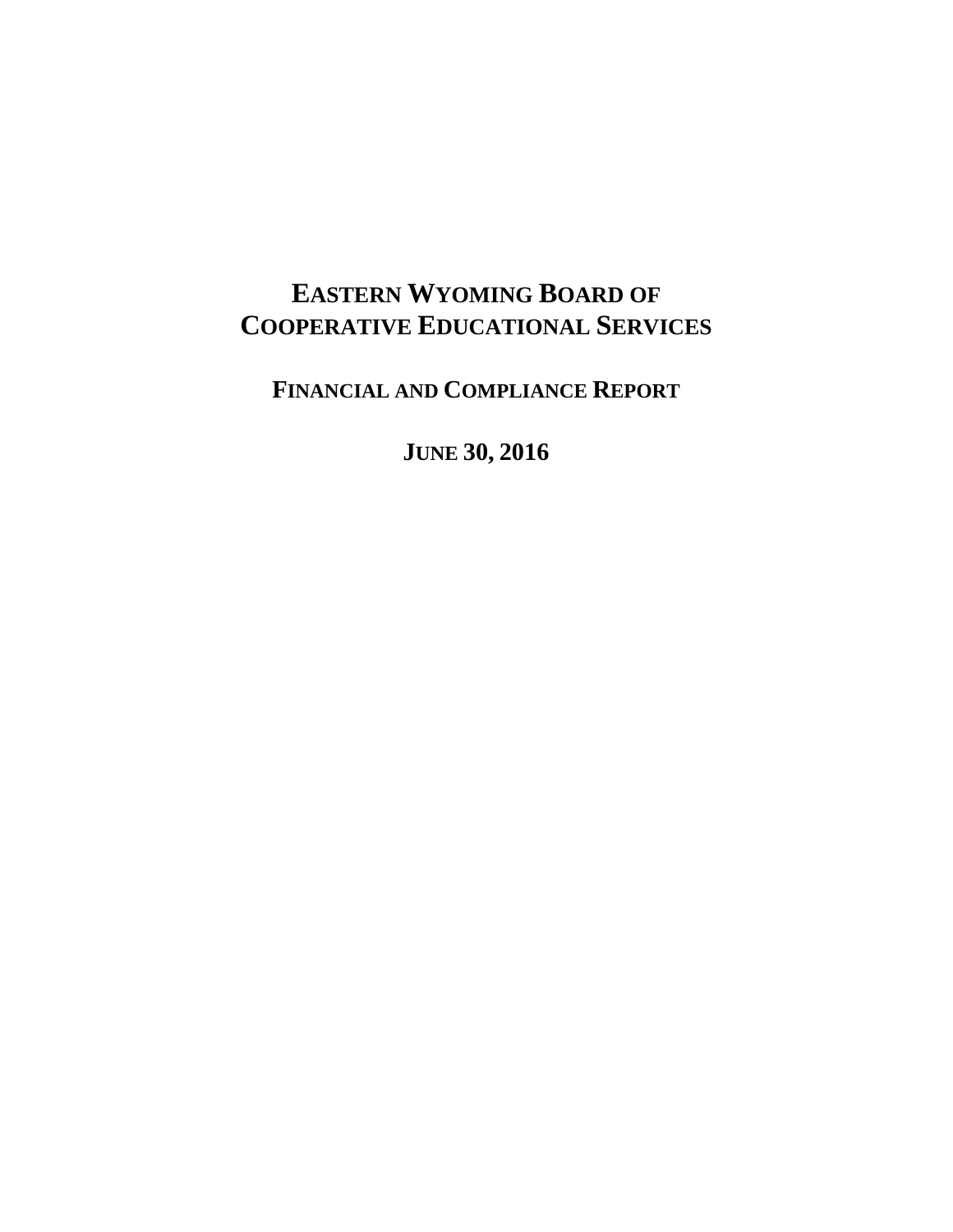## **CONTENTS**

| INDEPENDENT AUDITOR'S REPORT                            | 1 and 2        |
|---------------------------------------------------------|----------------|
| FINANCIAL STATEMENT                                     |                |
| Statement of Cash Receipts and Disbursements            | 3              |
| Note to Statement of Cash Receipts and Disbursements    | $\overline{4}$ |
| INDEPENDENT AUDITOR'S REPORT ON INTERNAL CONTROL OVER   |                |
| FINANCIAL REPORTING AND ON COMPLIANCE AND OTHER MATTERS |                |
| BASED ON AN AUDIT OF FINANCIAL STATEMENTS PERFORMED     |                |
| IN ACCORDANCE WITH GOVERNMENT AUDITING STANDARDS        | 5 and 6        |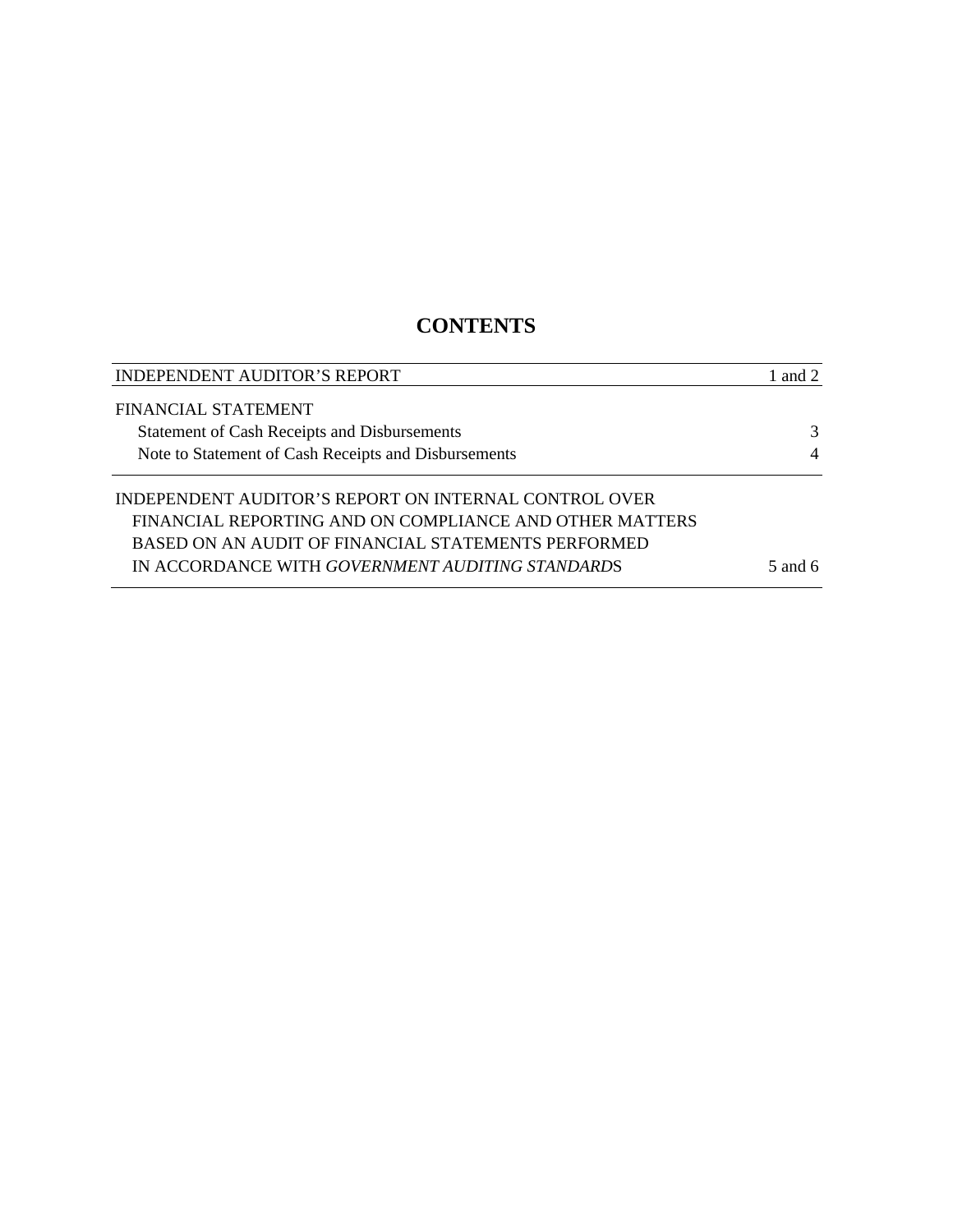

## **INDEPENDENT AUDITOR'S REPORT**

To the Board of Trustees Eastern Wyoming Board of Cooperative Educational Services Torrington, Wyoming

### **Report on the Financial Statements**

We have audited the accompanying Statement of Cash Receipts and Disbursements of the Eastern Wyoming Board of Cooperative Educational Services (the "Board"), as of and for the year ended June 30, 2016, and the related Note to the Statement of Cash Receipts and Disbursements, which comprise the Board's basic financial statement as listed in the table of contents.

### *Management's Responsibility for the Financial Statement*

Management is responsible for the preparation and fair presentation of this financial statement in accordance with the cash basis of accounting described in Note 1; this includes determining that the cash basis of accounting is an acceptable basis for the preparation of the financial statement in the circumstances. Management is also responsible for the design, implementation, and maintenance of internal control relevant to the preparation and fair presentation of the financial statement that is free from material misstatement, whether due to fraud or error.

#### *Auditor's Responsibility*

Our responsibility is to express an opinion on this financial statement based on our audit. We conducted our audit in accordance with auditing standards generally accepted in the United States of America and the standards applicable to financial audits contained in *Government Auditing Standards,* issued by the Comptroller General of the United States. Those standards require that we plan and perform the audit to obtain reasonable assurance about whether the financial statements are free from material misstatement.

An audit involves performing procedures to obtain audit evidence about the amounts and disclosures in the financial statement. The procedures selected depend on the auditor's judgment, including the assessment of the risks of material misstatement of the financial statement, whether due to fraud or error. In making those risk assessments, the auditor considers internal control relevant to the Board's preparation and fair presentation of the financial statement in order to design audit procedures that are appropriate in the circumstances, but not for the purpose of expressing an opinion on the effectiveness of the Board's internal control. Accordingly, we express no such opinion. An audit also includes evaluating the appropriateness of accounting policies used and the reasonableness of significant accounting estimates made by management, as well as evaluating the overall presentation of the financial statement.

We believe that the audit evidence we have obtained is sufficient and appropriate to provide a basis for our audit opinion.

## *Opinion*

In our opinion, the financial statement referred to above presents fairly, in all material respects, the cash position of the Board as of June 30, 2016 and the respective cash receipts and disbursements for the year then ended, in accordance with the cash basis of accounting described in Note 1.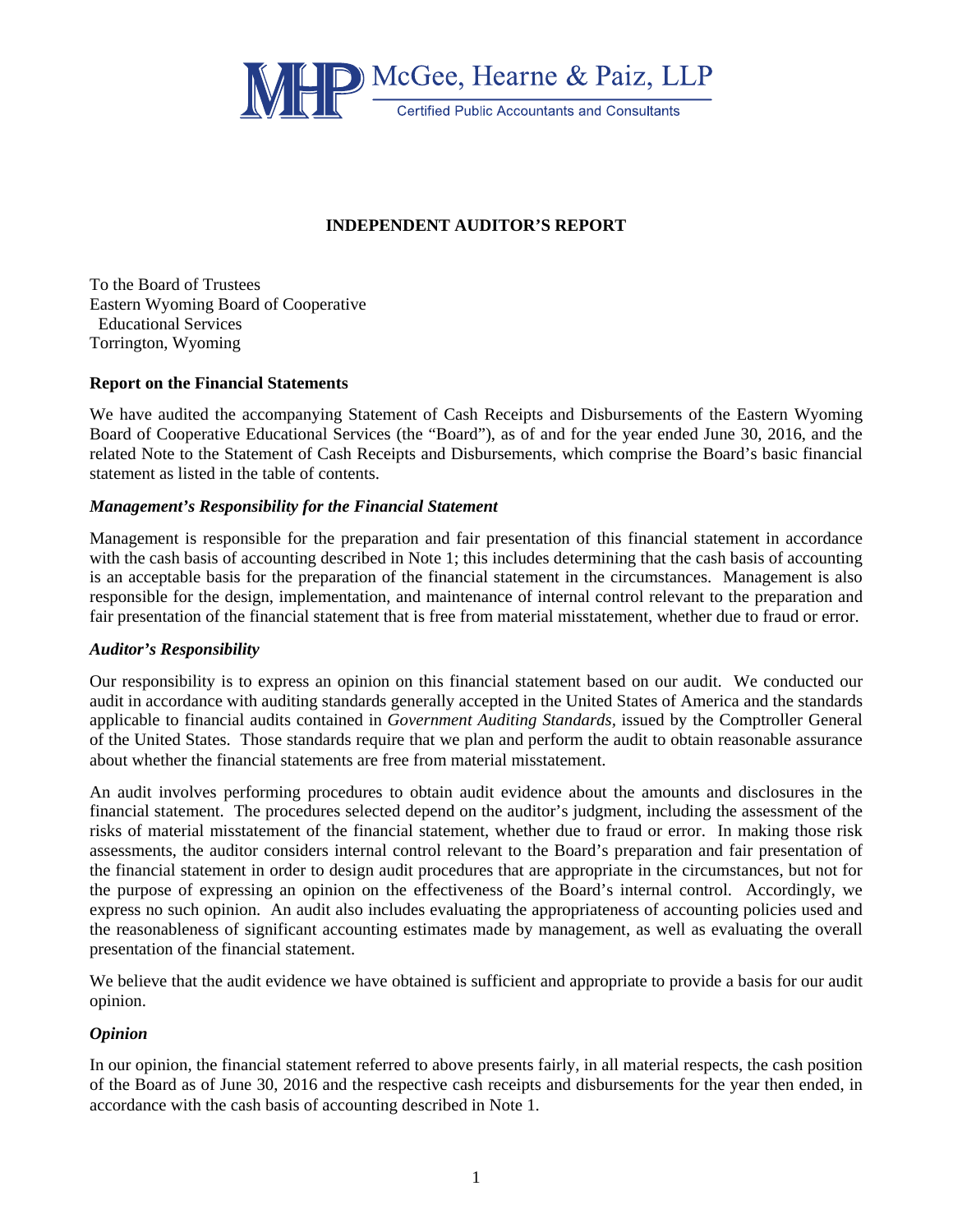## *Emphasis of Matter*

## *Basis of Accounting*

We draw attention to Note 1 of the financial statement that describes the basis of accounting. The financial statement is prepared on the cash basis of accounting, which is a basis of accounting other than accounting principles generally accepted in the United States of America. Our opinion is not modified with respect to this matter.

## **Other Reporting Required by** *Government Auditing Standards*

In accordance with *Government Auditing Standards*, we have also issued our report dated December 16, 2016 on our consideration of the Board's internal control over financial reporting and on our tests of its compliance with certain provisions of laws, regulations, contracts, and grant agreements and other matters. The purpose of that report is to describe the scope of our testing of internal control over financial reporting and compliance and the results of that testing, and not to provide an opinion on internal control over financial reporting or on compliance. That report is an integral part of an audit performed in accordance with *Government Auditing Standards* in considering the Board's internal control over financial reporting and compliance.

Mc Dee, Hearne & Pair LAP

Cheyenne, Wyoming December 16, 2016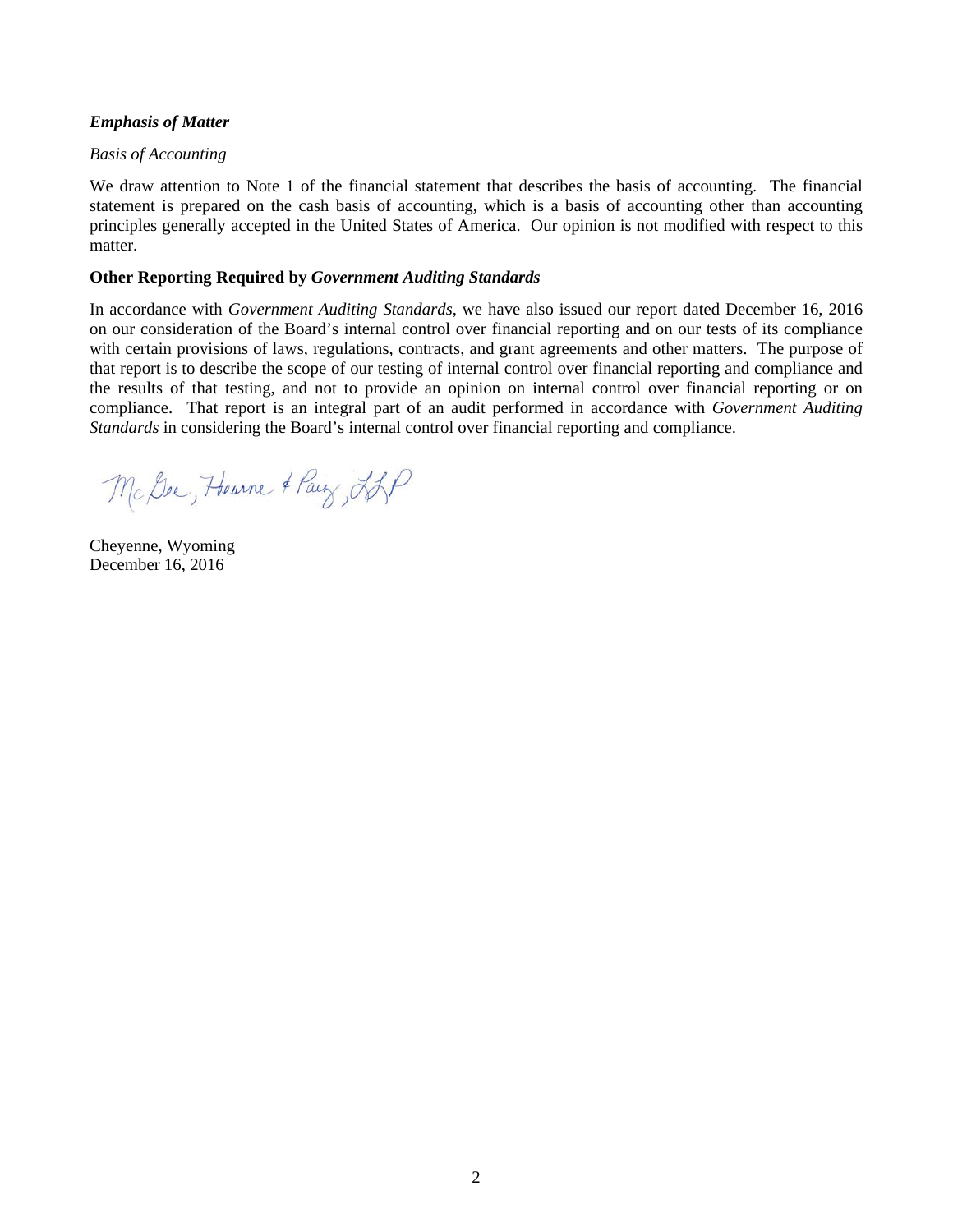## **EASTERN WYOMING BOARD OF COOPERATIVE EDUCATIONAL SERVICES**

## **STATEMENT OF CASH RECEIPTS AND DISBURSEMENTS (Cash Receipts and Disbursements Basis) Year Ended June 30, 2016**

|                                          |               | <b>Budget</b><br>Original/<br>Final | Actual          |               | Variance<br>with Final<br><b>Budget</b> |
|------------------------------------------|---------------|-------------------------------------|-----------------|---------------|-----------------------------------------|
| Receipts:                                |               |                                     |                 |               |                                         |
| Property tax                             | $\mathbb{S}$  | 1,451,816                           | \$<br>1,488,810 | \$            | 36,994                                  |
| Community education                      |               | 150,225                             | 341,870         |               | 191,645                                 |
| Interest                                 |               | 835                                 | 736             |               | (99)                                    |
| Services to other local government unit  |               | 50,000                              |                 |               | (50,000)                                |
| Other                                    |               | 343,134                             | 276,778         |               | (66, 356)                               |
| <b>Total receipts</b>                    | \$            | 1,996,010                           | \$<br>2,108,194 | \$            | 112,184                                 |
| Disbursements:                           |               |                                     |                 |               |                                         |
| Reimbursement of member salaries         | $\mathcal{S}$ | 573,614                             | \$<br>515,870   | $\mathcal{S}$ | (57, 744)                               |
| Reimbursement of member benefits         |               | 303,708                             | 250,011         |               | (53, 697)                               |
| <b>Purchased services</b>                |               | 193,051                             | 175,014         |               | (18,037)                                |
| Supplies                                 |               | 150,863                             | 126,295         |               | (24, 568)                               |
| Dues and fees                            |               | 223,244                             | 232,817         |               | 9,573                                   |
| Capital outlay, reimbursed               |               | 92,380                              | 39,891          |               | (52, 489)                               |
| Other                                    |               | 459,150                             | 362,631         |               | (96, 519)                               |
| <b>Total disbursements</b>               | $\mathcal{S}$ | 1,996,010                           | \$<br>1,702,529 | \$            | (293, 481)                              |
| Net change in cash                       |               |                                     | \$<br>405,043   |               |                                         |
| Cash held by members - beginning of year |               |                                     | 347,904         |               |                                         |
| Cash held by members - end of year       |               |                                     | \$<br>752,947   |               |                                         |

See Note to Statement of Cash Receipts and Disbursements.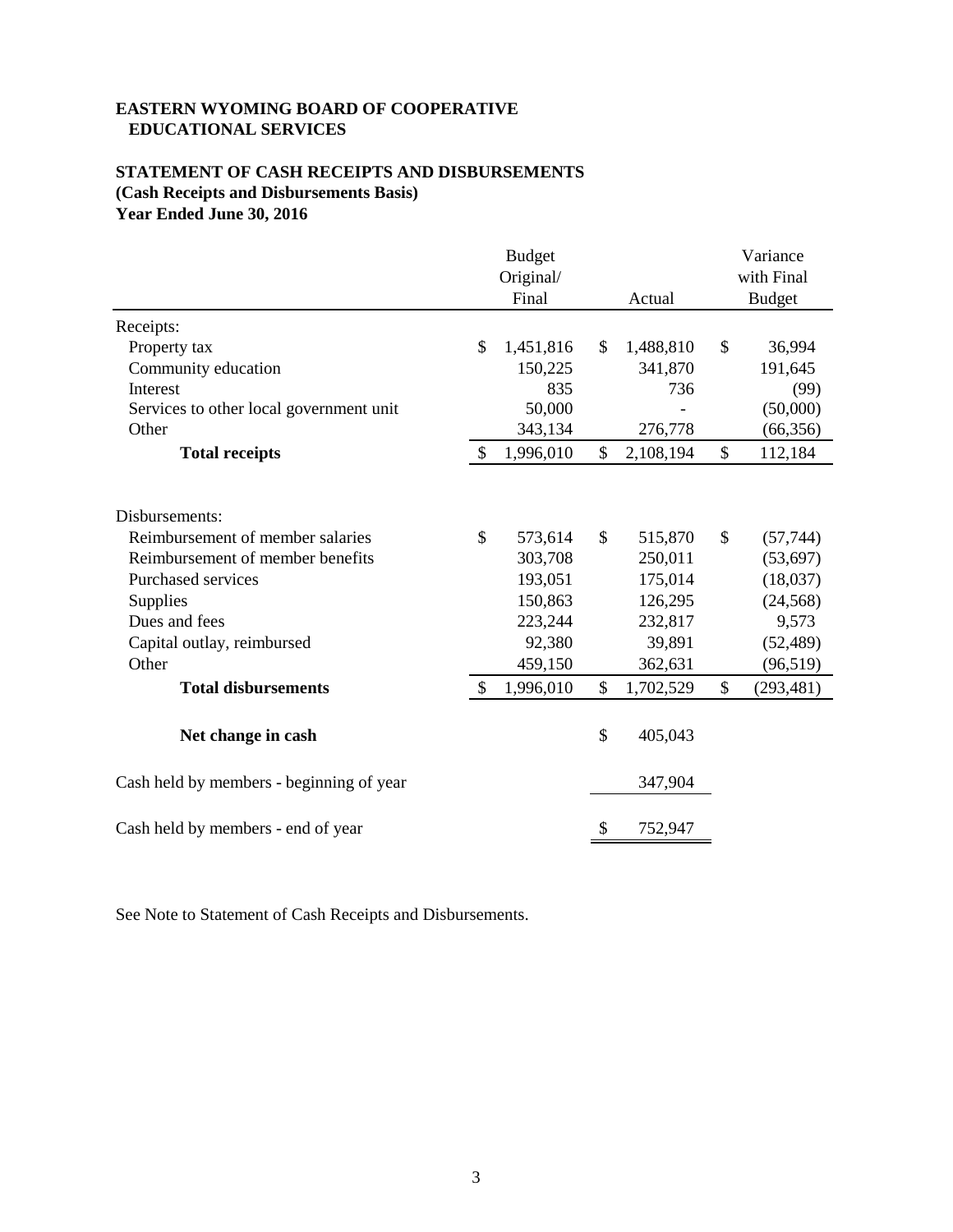## **EASTERN WYOMING BOARD OF COOPERATIVE EDUCATIONAL SERVICES**

## **NOTE TO STATEMENT OF CASH RECEIPTS AND DISBURSEMENTS**

## **Note 1. Nature of Operations and Significant Accounting Policies**

Nature of activities: The purpose of the Eastern Wyoming Board of Cooperative Educational Services (the "Board") is to provide member districts and their patrons with opportunities for cooperative educational services, allowing services to be provided more effectively through a cooperative effort. The Board provides educational services including, but not limited to, post-secondary education, concurrent and dual enrollment, career-technical education, community and continuing education and adult basic education.

The Board was created by the mutual agreement of Converse County School District Nos. 1 and 2, Crook County School District No. 1, Eastern Wyoming College, Goshen County School District No. 1, Platte County School District Nos. 1 and 2, and Weston County School District No. 1 in accordance with applicable provisions of Wyoming Statutes 21-20-101 through 21-20-111. Each District has one board member representative. The Board began operations under a new agreement that was adopted by the participating districts during the latter part of 2014. Subsequent to year end, Weston County School District No. 7 was added to the mutual agreement.

A summary of the Board's significant accounting policies follows:

Basis of accounting: The Statement of Cash Receipts and Disbursements of the Board is prepared on the cash basis of accounting, which is a comprehensive basis of accounting other than accounting principles generally accepted in the United States (U.S. GAAP) as established by the Governmental Accounting Standards Board (GASB). The cash basis of accounting, therefore, does not recognize receivables and payables, inventories, long-lived assets, and accrued income and expenses, which would be recognized under accounting principles generally accepted in the United States.

Cash held by members: Cash consists of cash held by members and deposits at various county treasurers' offices not remitted to the school districts.

Property taxes: Property taxes of .5 mills per county are assessed as of January 1. Taxes are levied on or about August 1 and payable in two installments on November 1 and March 1. The County bills and collects its own property taxes and also taxes for all municipalities and political subdivisions within the County. The Board's property tax receipts are recognized when collected.

Fiscal agency agreement: The member districts have entered into an agreement with Eastern Wyoming College (EWC) to act as fiscal agent and provide administrative support for the Board.

Budget: The Statement of Cash Receipts and Disbursements presents a comparison of the legally adopted budget with actual data. The Board prepares its budget on a cash basis, and the receipts and disbursements presented in the aforementioned statement are on the cash basis. Appropriations lapse at fiscal year end. All budget amendments are approved by the Board of Trustees and are presented within the final budget figures. The budget was not amended during the year ended June 30, 2016.

Wyoming State Statutes require the preparation of an annual budget which provides documentation that all sources and uses of Board resources are properly planned, budgeted, and approved. The budget, upon adoption, is the legal document which places restrictions and limitations on the purposes and amounts for which Board monies may be expended.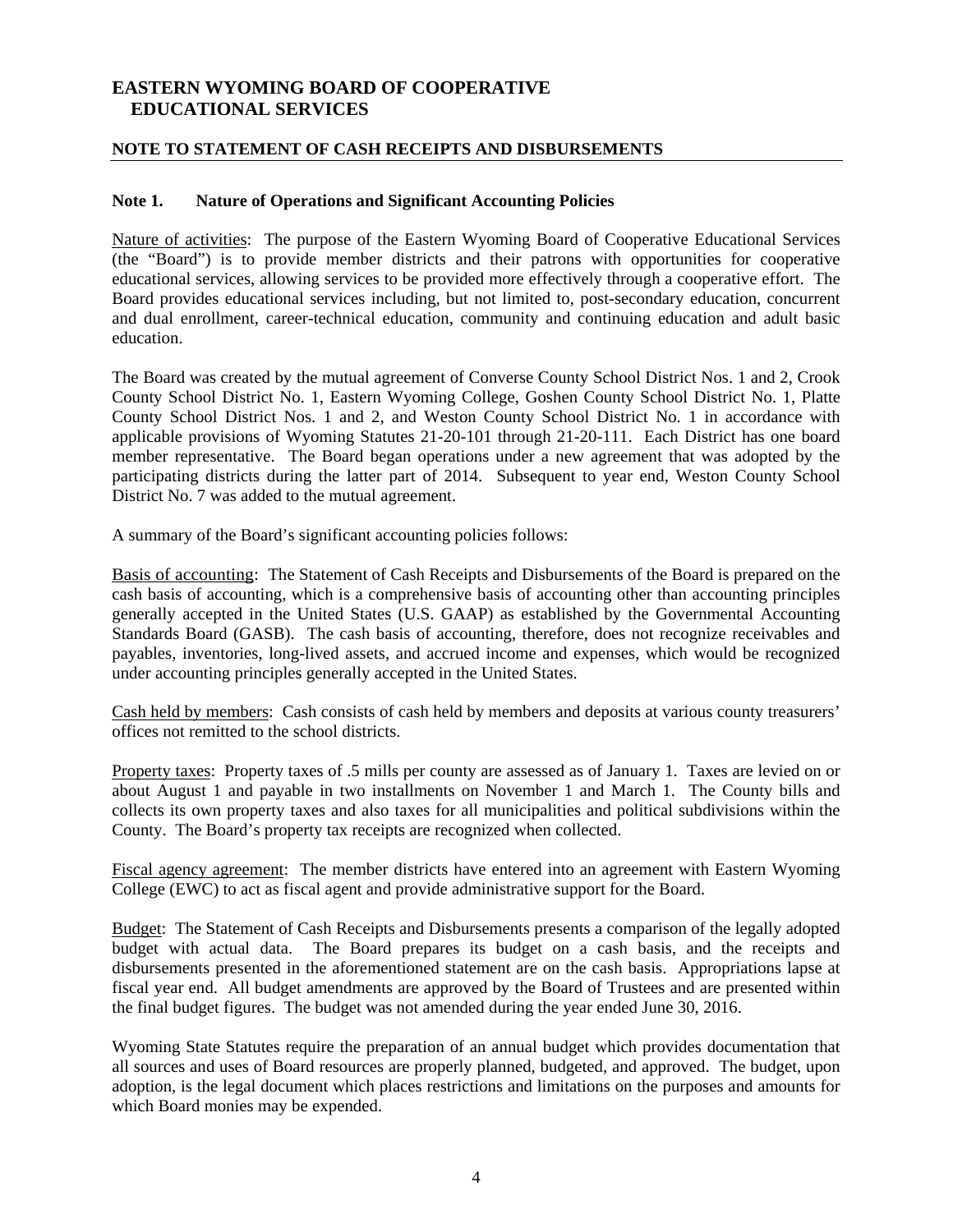

## **INDEPENDENT AUDITOR'S REPORT ON INTERNAL CONTROL OVER FINANCIAL REPORTING AND ON COMPLIANCE AND OTHER MATTERS BASED ON AN AUDIT OF FINANCIAL STATEMENTS PERFORMED IN ACCORDANCE WITH**  *GOVERNMENT AUDITING STANDARDS*

To the Board of Trustees Eastern Wyoming Board of Cooperative Educational Services Torrington, Wyoming

We have audited, in accordance with the auditing standards generally accepted in the United States of America and the standards applicable to financial audits contained in *Government Auditing Standards*  issued by the Comptroller General of the United States, the Statement of Cash Receipts and Disbursements of the Eastern Wyoming Board of Cooperative Educational Services (the "Board") as of and for the year ended June 30, 2016, and the related note to the financial statement, which comprise the Board's basic financial statement, and have issued our report thereon dated December 16, 2016.

## **Internal Control over Financial Reporting**

In planning and performing our audit of the financial statement, we considered the Board's internal control over financial reporting (internal control) to determine the audit procedures that are appropriate in the circumstances for the purpose of expressing our opinion on the financial statement, but not for the purpose of expressing an opinion on the effectiveness of the Board's internal control. Accordingly, we do not express an opinion on the effectiveness of the Board's internal control.

A deficiency in internal control exists when the design or operation of a control does not allow management or employees, in the normal course of performing their assigned functions, to prevent, or detect and correct, misstatements on a timely basis. A material weakness is a deficiency, or a combination of deficiencies, in internal control such that there is a reasonable possibility that a material misstatement of the Board's financial statement will not be prevented, or detected and corrected on a timely basis. A significant deficiency is a deficiency, or a combination of deficiencies, in internal control that is less severe than a material weakness, yet important enough to merit attention by those charged with governance.

Our consideration of internal control was for the limited purpose described in the first paragraph of this section and was not designed to identify all deficiencies in internal control that might be material weaknesses or significant deficiencies. Given these limitations, during our audit we did not identify any deficiencies in internal control that we consider to be material weaknesses. However, material weaknesses may exist that have not been identified.